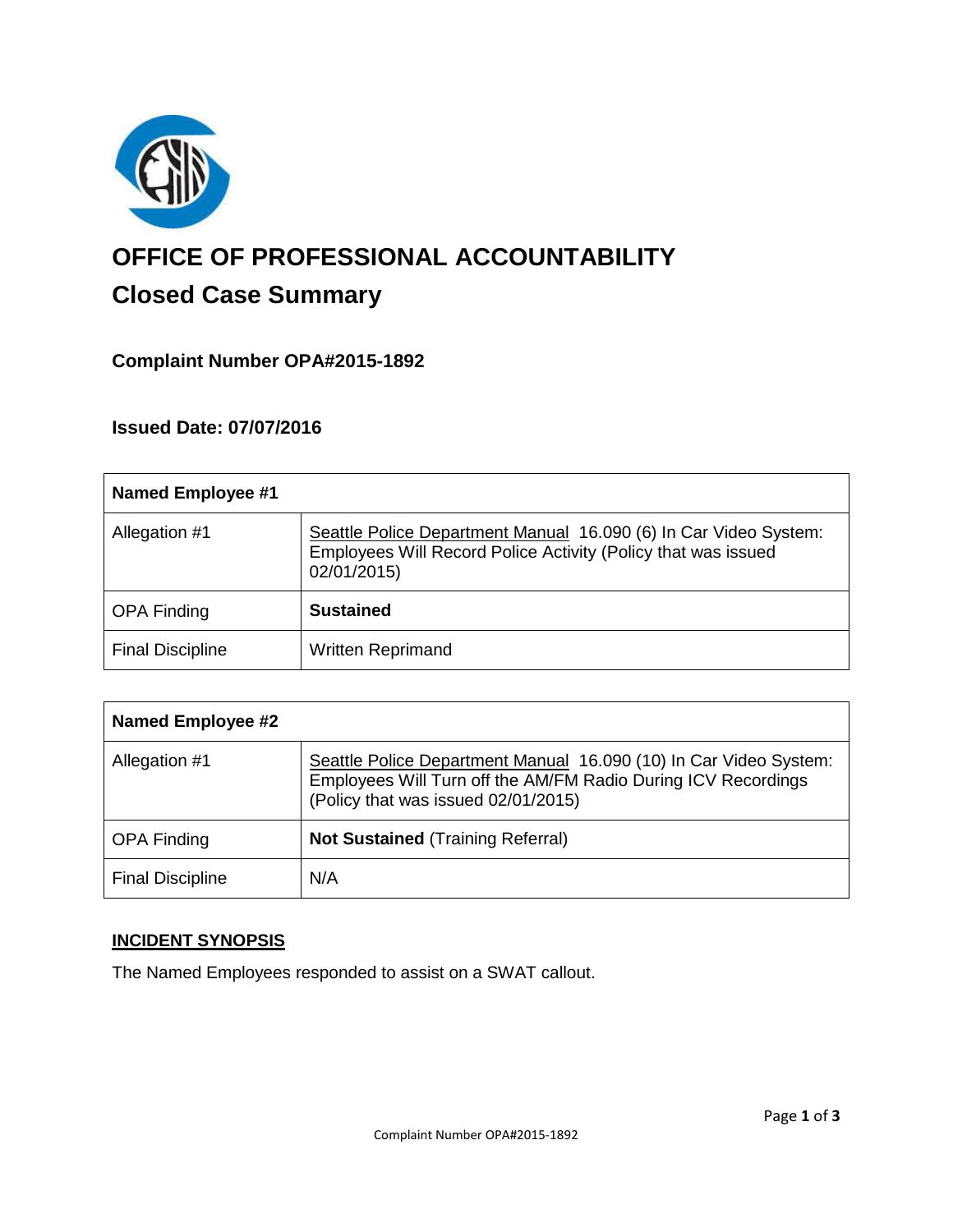#### **COMPLAINT**

The complainant, the Force Review Board, alleged that Named Employee #1 did not use his portable microphone during the call and alleged that employee #2 did not turn off the vehicle AM/FM radio when operating In-Car Video (ICV).

### **INVESTIGATION**

The OPA investigation included the following actions:

- 1. Review of the complaint memo
- 2. Review of In-Car Video (ICV)
- 3. Search for and review of all relevant records and other evidence
- 4. Interview of SPD employees

#### **ANALYSIS AND CONCLUSION**

Named Employee #1 responded from home to assist on a SWAT callout as a K9 officer. SPD Policy § 16.090(6) requires uniformed officers in In-Car Video (ICV) equipped cars to activate the ICV and both audio and video record police activity. The preponderance of the evidence from this investigation shows that Named Employee #1 failed to audio record his police activity at the scene of the incident. Named Employee #1 told OPA he left his portable microphone at home and had no time to get a spare. Named Employee #2 responded to assist on a SWAT callout. SPD Policy § 16.090(10) requires uniformed officers to turn off the AM/FM radio inside the police car while the car's ICV was recording. The preponderance of the evidence from this investigation shows that the AM/FM radio was audible and on while the ICV was recording and Named Employee #2 failed to turn it off. Named Employee #2 told OPA he became focused on responding safely to the incident and did not pay attention to the fact that the radio was on. This is a relatively minor violation of policy and is usually handled with a Supervisor Action (SA) in the first instance. At intake, OPA noted that Named Employee #2 had received a previous SA for the same thing, failure to turn down the AM/FM radio. However, further investigation shows that Named Employee #2 received counseling for the SA incident 13 days after the date of the incident under review in this case.

#### **FINDINGS**

#### **Named Employee #1**

#### Allegation #1

The evidence supports that Named Employee #1 violated the policy. Therefore a **Sustained** was issued for *In Car Video System: Employees Will Record Police Activity*.

Discipline imposed: Written Reprimand